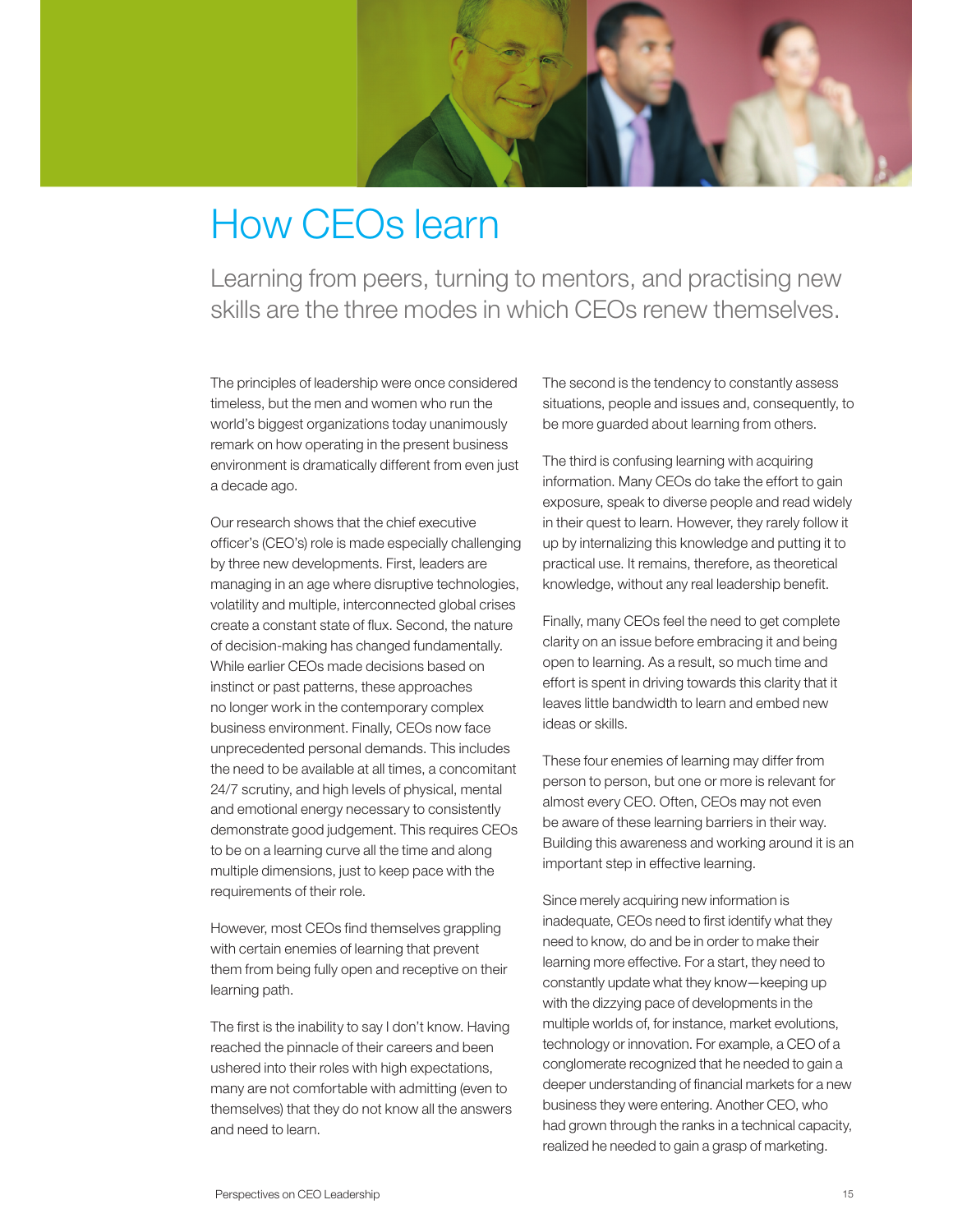Next, CEOs need to raise the bar on what they can do—new skills they can learn, embed and demonstrate on a day-to-day basis (for example, conducting challenging reviews, motivating people, negotiating deals) such that it becomes second nature to them and does not lead to wasting energy in constantly reinventing the wheel.

And third, they need to focus on what they should be—the mindsets and inner mastery required to be able to balance the intense physical, mental and emotional demands made on them.

Once the leader has invested some time in discovering what needs to be done, he or she can choose how they want to go about it. In our experience, there are three modes in which CEOs renew themselves on dimensions on know and do: learning from peers outside their company; turning to mentors who have been there and done that; and practising and embedding new skills consciously. The aspect of what they should be is often a longer journey of personal mastery.

## Learning from peers outside the company

Many CEOs remain current, imbibe new ideas and challenge themselves by networking with fellow CEOs in peer groups. This approach to learning can range from deliberately choosing exceptional individuals (or a group of people) to associate with, or visiting organizations of excellence across different industries or geographies, or attending peer conferences and other networking events to learn how other senior leaders operate.

The CEO of a conglomerate is an enthusiastic proponent of this approach. He maintains a list of CEOs whom he respects and likes to emulate, and makes it a point to connect with them regularly. Often, when he travels abroad, he has a specific list of people in mind that he would like to meet to broaden his perspective. For instance, during the global financial crisis in 2008, he spent two days meeting a range of Wall Street CEOs with the sole purpose of gaining a first-hand idea of what was happening in that chaotic business environment. He remarked that these meetings gave him an

invaluable sense of the issues that lay ahead in the coming months.

Another CEO actively seeks out peer group help when facing business challenges. For example, while formalizing performance management systems within his organization, he was not convinced by the recommendations put forth by his own teams. He then spent time with several other CEOs he respected from around the world who had worked through the same issues. This provided him with both the validation to work on these issues as well as some early ideas on how to proceed.

Sometimes, this top-class exposure involves members of the team as well. The CEO of an industrial company invested four days with a few members of his top team to visit an automobile manufacturer, considered a benchmark in continuous improvement. He found that he and his team returned with renewed energy and fresh ideas to implement at his own company, something that would have been difficult to achieve if he had stayed within his immediate environment.

## Turning to mentors who have been there and done that

Many CEOs have mentors who they regularly tap for ideas and guidance. One CEO enjoys a very healthy relationship with his predecessor, and schedules regular meetings with him. He finds it a valuable way of having an independent sounding board for new ideas, as well as getting experienced inputs on particularly tricky issues.

Another CEO happened to meet with the former CEO of one of the largest companies in his sector. They formed a friendship that later developed into a mentoring relationship where the CEO receives help and support on a variety of areas, especially complex people issues.

This kind of reliable and unbiased mentoring support is invaluable for CEOs who are striving to remain ahead of the curve on a range of complex issues.